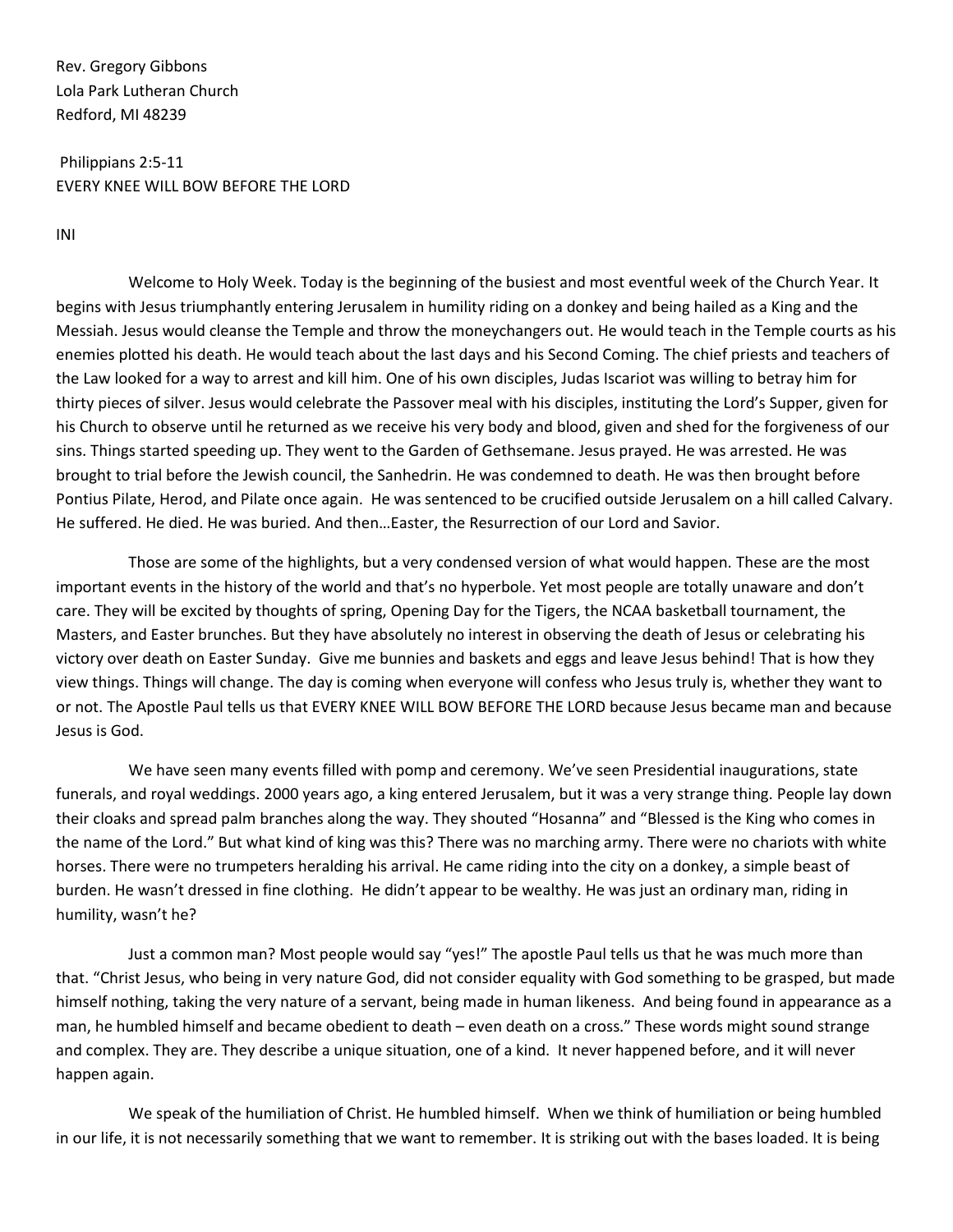turned down for a date by someone who then laughs about it with all her friends. It's having all the other kids at school make fun of you. We all have humiliating experiences and they are not fun.

Jesus humbled himself. He did not always make full use of the power and the glory that he had as God. Jesus was God, the Second Person of the Holy Trinity, true God from eternity, almighty, omniscient, omnipresent, holy, eternal. But he became man. He took on human likeness. He became nothing. He gave up his existence in a manner equal to God.

He gave up his favorable relationship to the Law of God. While he was in heaven, he was not under the Law. It was his Law. When he became man, he was put under the Law. He would have to keep it perfectly since he would become our substitute. He gave up all his riches. "You know the grace of our Lord Jesus Christ, that though he was rich, yet for your sake he became poor, so that you through his poverty, might become rich." Jesus had nothing. Think about his birth in a lowly stable in Bethlehem. He was always borrowing something: a boat to preach in, a donkey to ride upon, a room to celebrate the Passover, a tomb in which to be buried. He was totally and completely in debt, the greatest debt ever rung up, the payment for all our sins. Surely, he was poor.

He gave up his glory. He was the one to whom the angels bow their faces in reverence. Yet he became as Isaiah describes him, "despised and rejected by men, a man of sorrows and familiar with suffering." He became a servant. Not a ruler but a servant! That goes against our natural bent. We want to be President of the United States, not a person who shovels horse manure. Jesus said, "The Son of Man came not to be served, but to serve and to give his life a ransom for many."

He still was God and he never ceased to be God. He still at times showed the power that he had as God as he performed miracles. He still at times showed his omniscience as he prophesied his death and resurrection. He still at times showed the glory that he had as God at his transfiguration. But he did not always show his full power and glory. Most of the time they were hidden. He looked just like any other human being. There was nothing in his appearance that we should desire him. It wasn't like he was a rock star or pro athlete or someone important!

He became man and he experienced things that he had never experienced before in all eternity. He grew tired and hungry and thirsty. He experienced physical pain and emotional grief. And then it got worse, much worse. He was betrayed by one of his disciples. Another cursed and swore that he never had heard of Jesus. He was vilified with false charges, innuendo, mocking, beating, being spit upon and stripped naked. And then he would be nailed to two pieces of wood by the very people he had come to save. Crucifixion was not only a very painful death and a very shameful death, a death reserved only for the worst of criminals. It was a death cursed by God. He was forsaken by his Father. He was punished with hell so that you and I might have heaven. He did all of it willingly. He said, "No one takes my life from me, but I la it down of my own accord."

And then it was over. Jesus said, "It is finished!" The payment for our sin had been made. Our sins are forgiven. Jesus had done his work. He did exactly what needed to be done! He did exactly what his Father had sent him to do. Now it was time for his reward. "Therefore, God exalted him to the highest place and gave him the name that is above every name, that at the name of Jesus every knee should bow, in heaven and on earth and under the earth, and every tongue confess that Jesus Christ is Lord, to the glory of God the Father." This is known as Jesus' exaltation. He once more took up the full power and glory that he had as God.

It would begin with his descent into hell. We confess that in the Apostles' Creed. People have misconceptions about that phrase. Jesus did not descend into hell to suffer. He suffered hell when he was on the cross, forsaken by his Father. Nor did Jesus descend into hell to give Satan and the people there another chance to believe in him. We have only one chance and that is during our lifetime here on earth, our time of grace. He descended into hell to proclaim his complete and utter triumph over sin, death, and Satan.